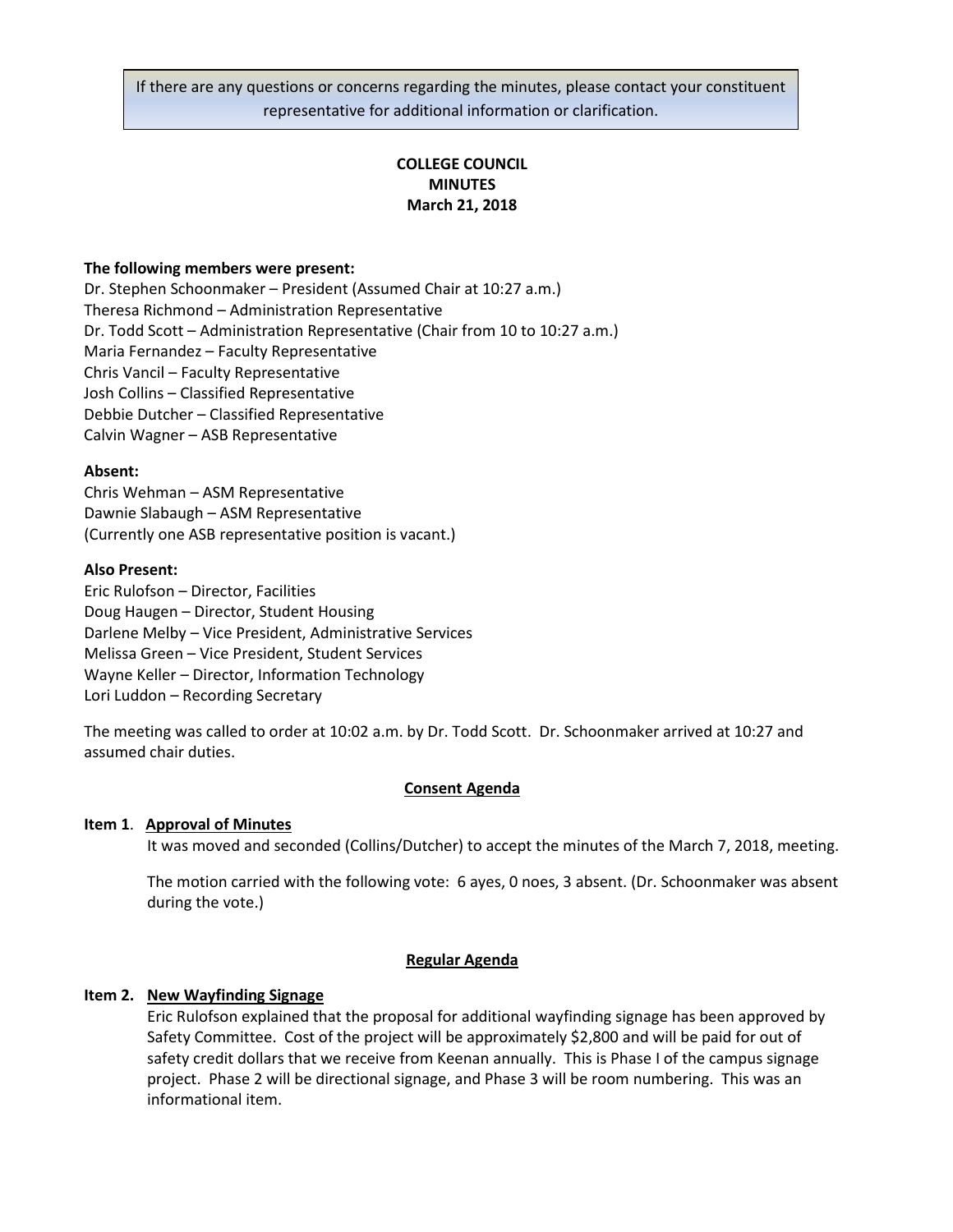## **Item 3. Governance Process – Approval of Final Budget - Timeline**

Darlene Melby discussed the timeline for approval of the final budget in the fall. Because of the later start of classes and little time for the shared governance groups to meet to approve the budget for presentation at the September Board meeting, she is proposing a joint afternoon meeting of Integrated Planning and Budget and College Council at the August 23 mandatory flex day to review the proposed final budget. As requested, she will provide itemized changes from the tentative budget a week before the August joint meeting.

A motion was made and seconded (Vancil/Dutcher) to approve scheduling of a joint meeting with College Council and Integrated Planning and Budget on August 23 in the afternoon to review the 2018-19 final budget.

The motion carried with the following vote: 7 ayes, 0 noes, 2 absent.

### **Item 4. 2018-19 Lodge Rates**

Dr. Haugen presented the proposal for the 2018-19 Lodge and Food Service Rates. He explained that the rates need to be approved so that the information is available to students when they register for the fall.

Council reviewed the handout, including a comparison of six other colleges that had room/meal plans. There was concern that some of the schools compared were not similar in size to COS. Chris Vancil felt that the Lodge students were unfairly bearing the brunt of the price increase and that price increases should be passed on to staff and non-Lodge students. Darlene stated that 85 percent of the food purchases are by Lodge students. She also referred to the consulting firm coming in April to analyze our food service operation and the possibility that there may be suggestions made as a result of this.

Josh Collins expressed concern that food service operations are not sustainable with the current losses that we are incurring. The Lodges are currently subsidizing part of the deficit since additional full-time employees were hired to be able to offer seven-day-a-week meals to the residents, and we have more students in the Lodges, which also results in additional costs for meals. There are scheduled maintenance projects in the Lodges that will need to be funded in the future so it is important that food services reach a point of being closer to break-even so the Lodges can apply their profits to those projects.

If the consultant finds ways to make food services more efficient and cost-effective, could the meal rates for Lodge students be reduced? Darlene indicated that it could be discussed if that were the case.

A motion was made and seconded (Collins/Vanci) to recommend acceptance of the 2018-19 Lodge Rates. The motion failed with the following vote: 2 ayes, 4 noes, 3 absent (Dr. Schoonmaker was not present during the vote).

#### **Item 5. Funding Formula Update**

Dr. Schoonmaker gave an oral report on the revision of the funding formula that is being reviewed. The proposal would allow two years for full implementation. Although it is not ideal, it is a better formula than the Governor's initial proposal.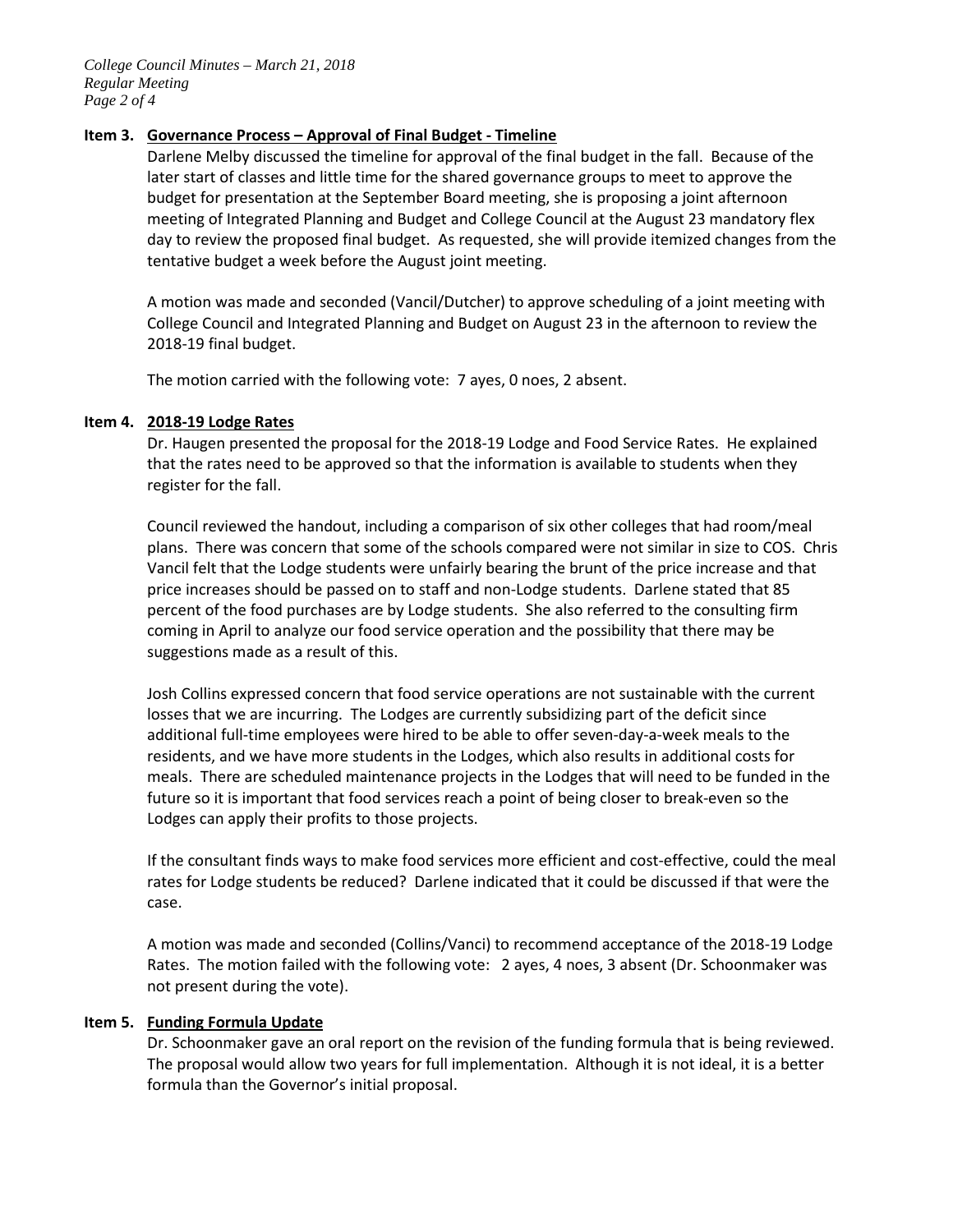### **Item 6. Business Office Position**

Darlene Melby explained that the person in the fiscal analyst position in the Business Office accepted another job in January. In reviewing the needs of the department, it was determined that the position should be restructured to an assistant director position. Moving the position from Classified to Non-represented was approved with CSEA. It would increase the salary structure approximately \$5,000 to \$20,000.

The item will be discussed at Administrative Service Council later today and is on the agenda with Integrated Planning and Budget Friday. Debate followed regarding the consideration of this as filling a current position or creating a new position. Dr. Schoonmaker and Darlene Melby explained that it is a restructuring of a position.

A motion was made and seconded (Collins/Vancil) to table consideration of the restructure and filling of the Business Office Position until it has gone through the shared governance process (Integrated Planning and Budget, Administrative Service Council). The motion carried with the following vote: 6 ayes, 1 noes, 2 absent.

## **Item 7. Recommended Review of Revised Board Policies**

Board Policies 3750, 5140 and 5500 were reviewed.

BP 3750 was tabled until further research is done on regarding the Digital Millennium Copyright Act and website regulations.

A motion was made and seconded (Collins/Wagner) to recommend acceptance of revised BP 5140. The motion carried with the following vote: 7 ayes, 0 noes, 2 absent.

A motion was made and seconded (Collins/Fernandez) to recommend acceptance of BP 5500. The motion carried with the following vote: 7 ayes, 0 noes, 2 absent.

## **Item 8. Recommend Review of Revised Administrative Procedures**

Administrative Procedures (AP) 3520, 3530, 3750, 5140 and 5500 were reviewed.

AP 3520 was presented for second review. The following corrections were requested:

- For consistency, remove "Office" on page 2, first paragraph to maintain consistency.
- For consistency, remove "Office" and add "or designee" on fifth paragraph.

A motion was made and seconded (Fernandez/Vancil) to return AP 3520 for correction indicated above. The motion passed with the following vote: 7 ayes, 0 noes, 2 absent.

AP 3530 was reviewed for amendments recommended previously. The following addition was requested:

• Last sentence of last paragraph: "Any student or employee *whose position authorizes them* to have a knife, including kitchen knives, must exercise caution in using and storing the knife."

A motion was made and seconded (Vancil/Collins) to approve AP 3530 with the above listed correction on the past paragraph. The motion carried with the following vote: 7 ayes, 0 noes, 2 absent.

AP 3750 was tabled until further research is done on regarding the Digital Millennium Copyright Act and website regulations. Page numbering also needs to be corrected.